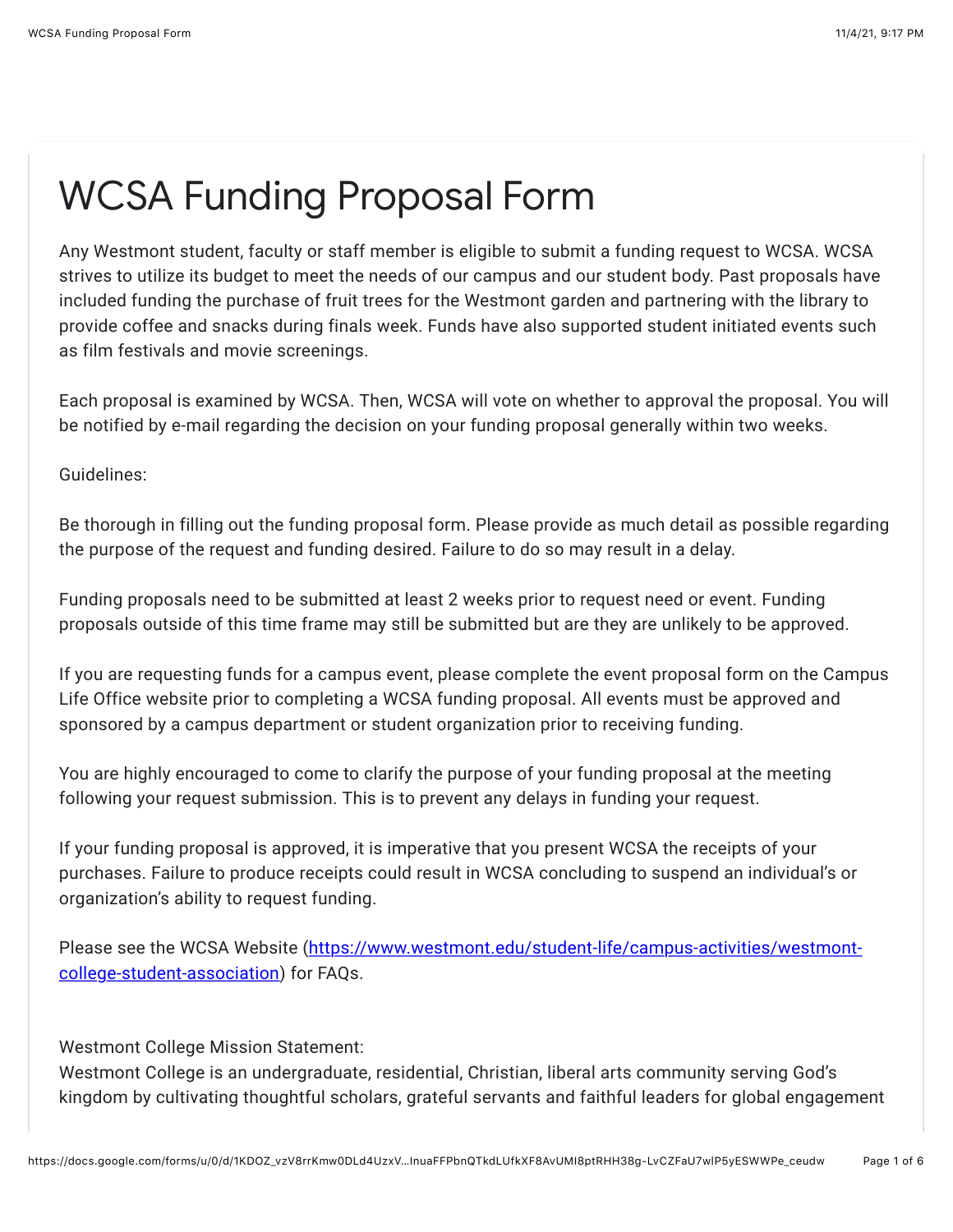with the academy, church and world.

## WCSA Mission Statement:

WCSA is the voice that represents the diverse views, beliefs, needs, and desires of our student body. We seek to unify faculty, staff, administration, and students by promoting communication and initiating change at Westmont College.

Group Name \*

2021-22 Clark Residents Life Staff

Contact Person \*

Morgan Clarke

Contact Email \*

mclarke@westmont.edu

Project Name \*

Clark GYRAD

Department Affiliation \*

Department of Residence Life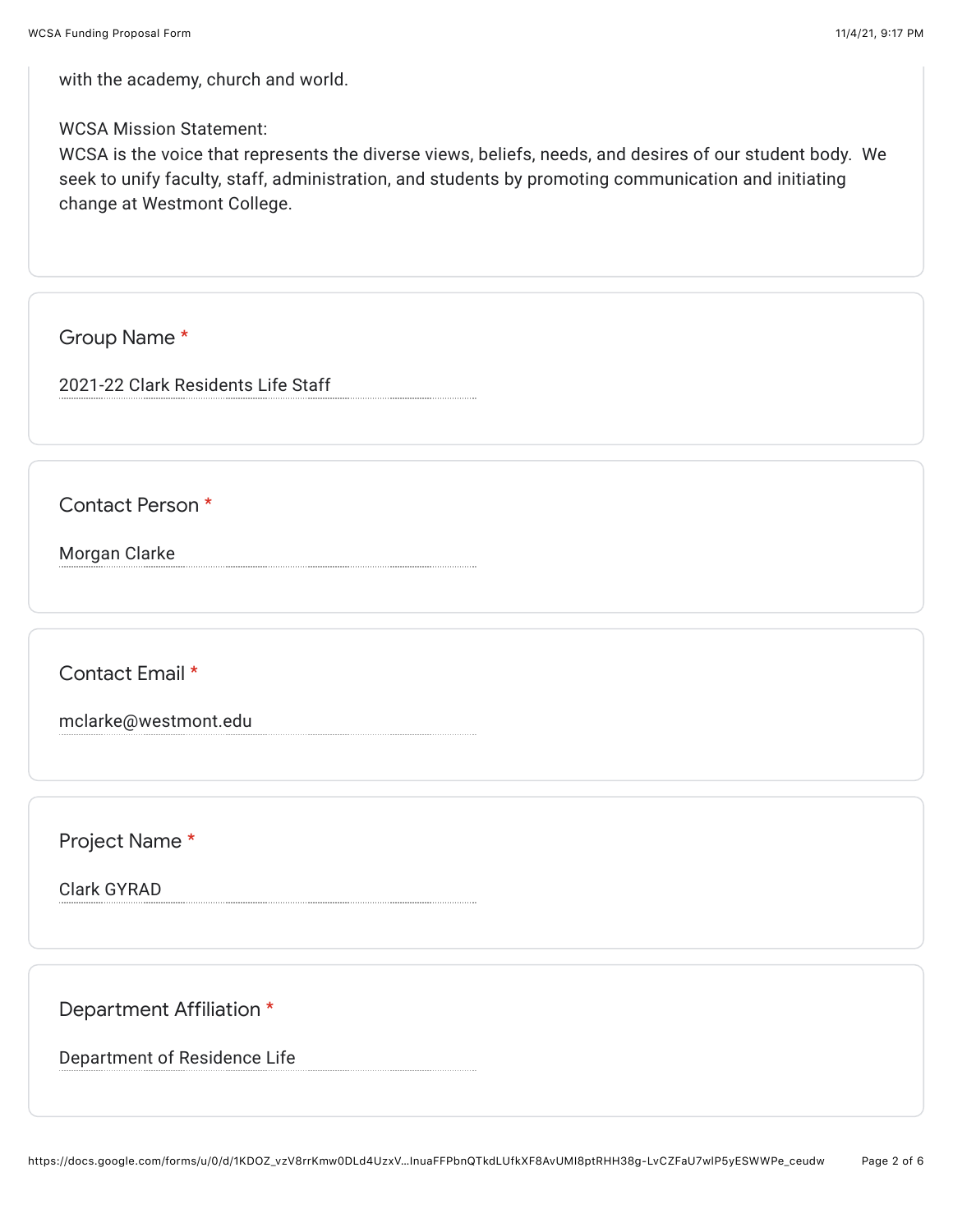| Proposal Date *                                 |  |  |
|-------------------------------------------------|--|--|
| MM DD YYYY                                      |  |  |
| 11 / 04 / 2021                                  |  |  |
|                                                 |  |  |
|                                                 |  |  |
| Project Date *                                  |  |  |
| MM DD<br>YYYY                                   |  |  |
| 11 / 20 / 2021                                  |  |  |
|                                                 |  |  |
|                                                 |  |  |
| Is the event open to the entire student body? * |  |  |

| Yes<br>No                                             |
|-------------------------------------------------------|
| Has your group submitted a funding proposal before? * |
| Yes                                                   |
| No                                                    |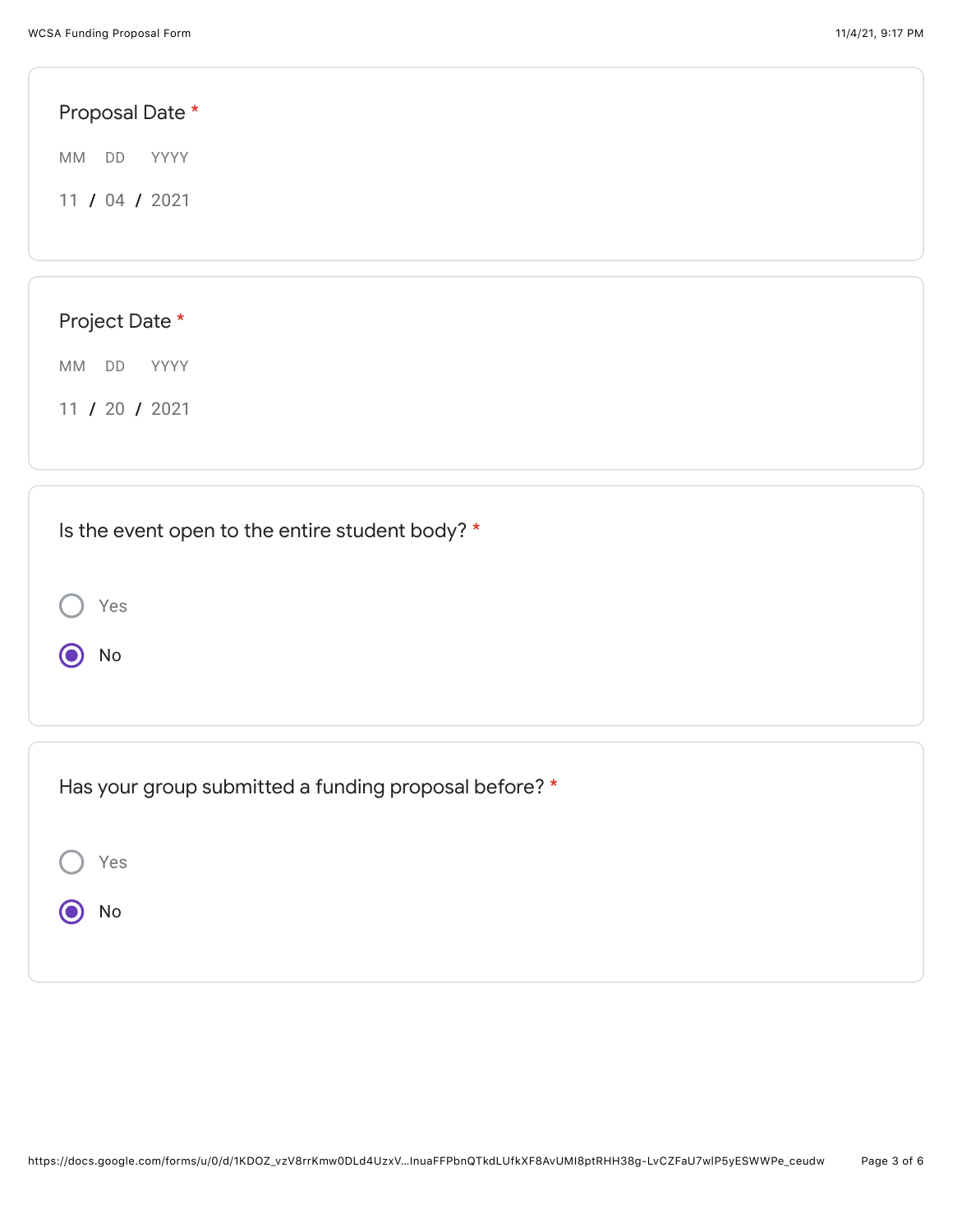If yes, when?

Describe the nature of your project (Target population, number of students involved, length of project, etc.) \*

This years Clark GYRAD event is targeted toward the whole of Clark hall residents that will be put on my all 11 members of the Clark Hall Residence Life staff. This event is an opportunity to fellowship in community and take a break from the stress of school. We expect anywhere from 50-70 Clark hall residents to gather for volleyball at the beach and then separate into one-on-one pods for an optional lunch. There will be an RSVP system, and the RAs will be responsible for making sure that residents are transported to the venue and back to campus. This event will take place on November 20th from 12pm to 3pm. The preparation for this project will span 2 weeks and 4 days.

What do you hope to achieve with this project? \*

We hope to achieve a stronger sense of community engagement and fellowship for the residents of Clark Halls. We want to create an opportunity for residents of Clark Halls to interact, meet, and build connections with other residents who they would not otherwise get the opportunity.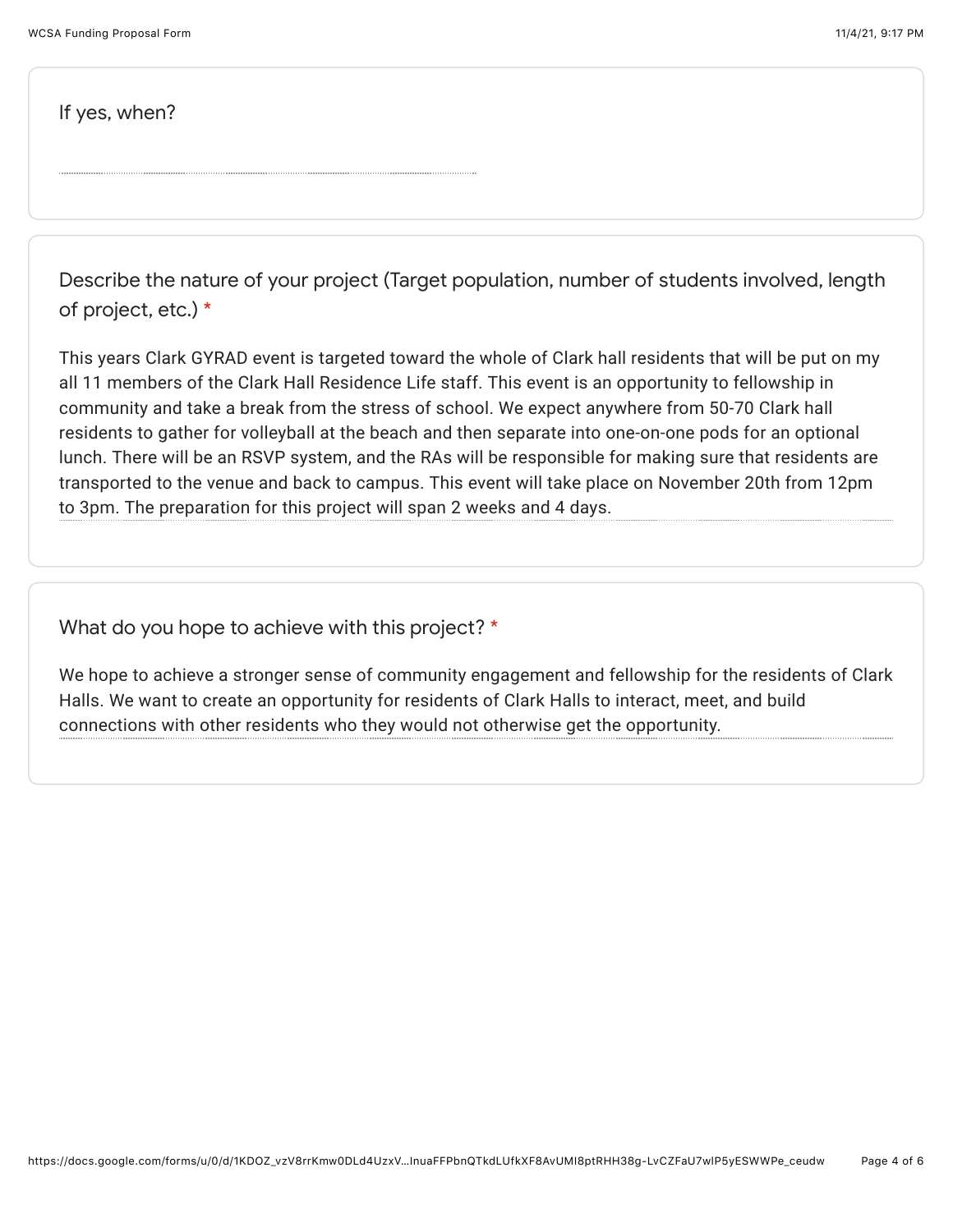How much money are you requesting from WCSA? Please provide an itemized budget (item, price, and total amount). \*

CUMULATIVE SUM TOTAL FUNDING REQUEST: \$303.19 Capri Suns \$2.99 each (10 boxes \$35) OtterPops \$4.99 each (2 boxes \$10) Chips Mix \$9.99 each (5 bags \$50) Total \$103 (including tax) Flowers \$25 Total \$28 (including tax) Volleyball Set \$79.99 Total \$87.19 (including tax) Westmont 955 day-long car rentals \$40 (2 cars \$80) Total \$80 CUMULATIVE SUM TOTAL FUNDING REQUEST: \$303.19

How does your project relate to the mission of the college and WCSA? (Mission statements are at the top of this form) \*

This project relates to the mission of Westmont college by cultivating engagement within the residential community of the college. As Westmont is a residential and community driven institution, events and projects like this one is important to the development of institutional and residential fellowship where students can engage with each other in thoughtful and faith promoting community. Likewise, GYRAD is an annual tradition of Westmont residence halls that students look forward to. The event is an opportunity for students to engage with fellow peers who come from diverse backgrounds. This project relates to the mission of WCSA by promoting involvement and participation with the institution in an environment with diverse, distinct, and unique individuals. This event meets the needs and desires of residents to fellowship in transformative and diverse community in a fun and relatable way.

Payment Logistics (provide who to pay and the account #)  $*$ 

Clark RD Estrella Cruz. Account number 11-54300-54012.

This form was created inside of westmont.edu.